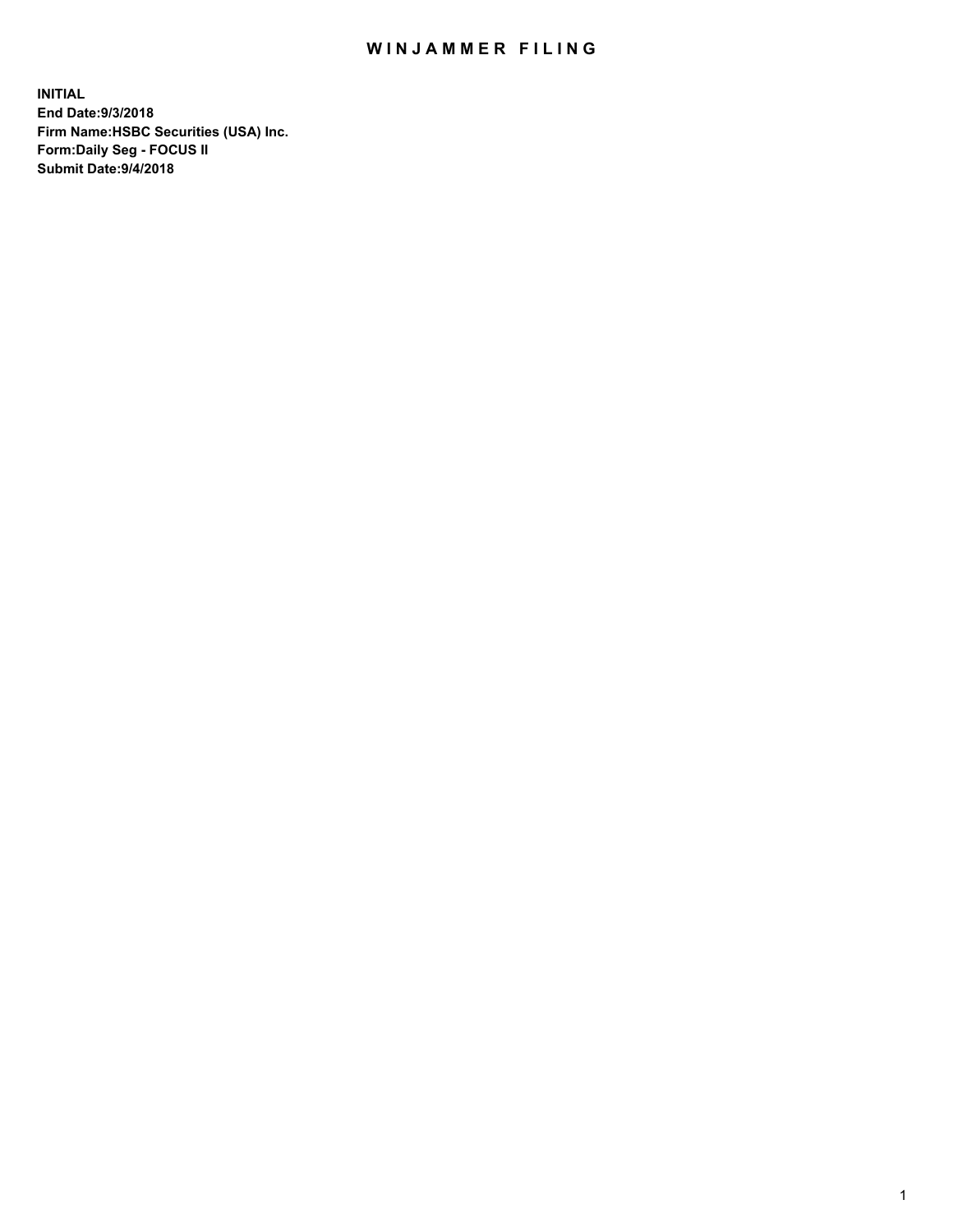**INITIAL End Date:9/3/2018 Firm Name:HSBC Securities (USA) Inc. Form:Daily Seg - FOCUS II Submit Date:9/4/2018 Daily Segregation - Cover Page**

| Name of Company                                                                                                                                                                                                                                                                                                                | <b>HSBC Securities (USA) Inc.</b>                                          |
|--------------------------------------------------------------------------------------------------------------------------------------------------------------------------------------------------------------------------------------------------------------------------------------------------------------------------------|----------------------------------------------------------------------------|
| <b>Contact Name</b>                                                                                                                                                                                                                                                                                                            | <b>Michael Vacca</b>                                                       |
| <b>Contact Phone Number</b>                                                                                                                                                                                                                                                                                                    | 212-525-7951                                                               |
| <b>Contact Email Address</b>                                                                                                                                                                                                                                                                                                   | michael.vacca@us.hsbc.com                                                  |
| FCM's Customer Segregated Funds Residual Interest Target (choose one):<br>a. Minimum dollar amount: ; or<br>b. Minimum percentage of customer segregated funds required:% ; or<br>c. Dollar amount range between: and; or<br>d. Percentage range of customer segregated funds required between:% and%.                         | 147,000,000<br>$\overline{\mathbf{0}}$<br>0 <sub>0</sub><br>0 <sub>0</sub> |
| FCM's Customer Secured Amount Funds Residual Interest Target (choose one):<br>a. Minimum dollar amount: ; or<br>b. Minimum percentage of customer secured funds required:%; or<br>c. Dollar amount range between: and; or<br>d. Percentage range of customer secured funds required between:% and%.                            | 25,000,000<br><u>0</u><br>0 <sub>0</sub><br>0 <sub>0</sub>                 |
| FCM's Cleared Swaps Customer Collateral Residual Interest Target (choose one):<br>a. Minimum dollar amount: ; or<br>b. Minimum percentage of cleared swaps customer collateral required:% ; or<br>c. Dollar amount range between: and; or<br>d. Percentage range of cleared swaps customer collateral required between:% and%. | 95,000,000<br><u>0</u><br><u>00</u><br>00                                  |

Attach supporting documents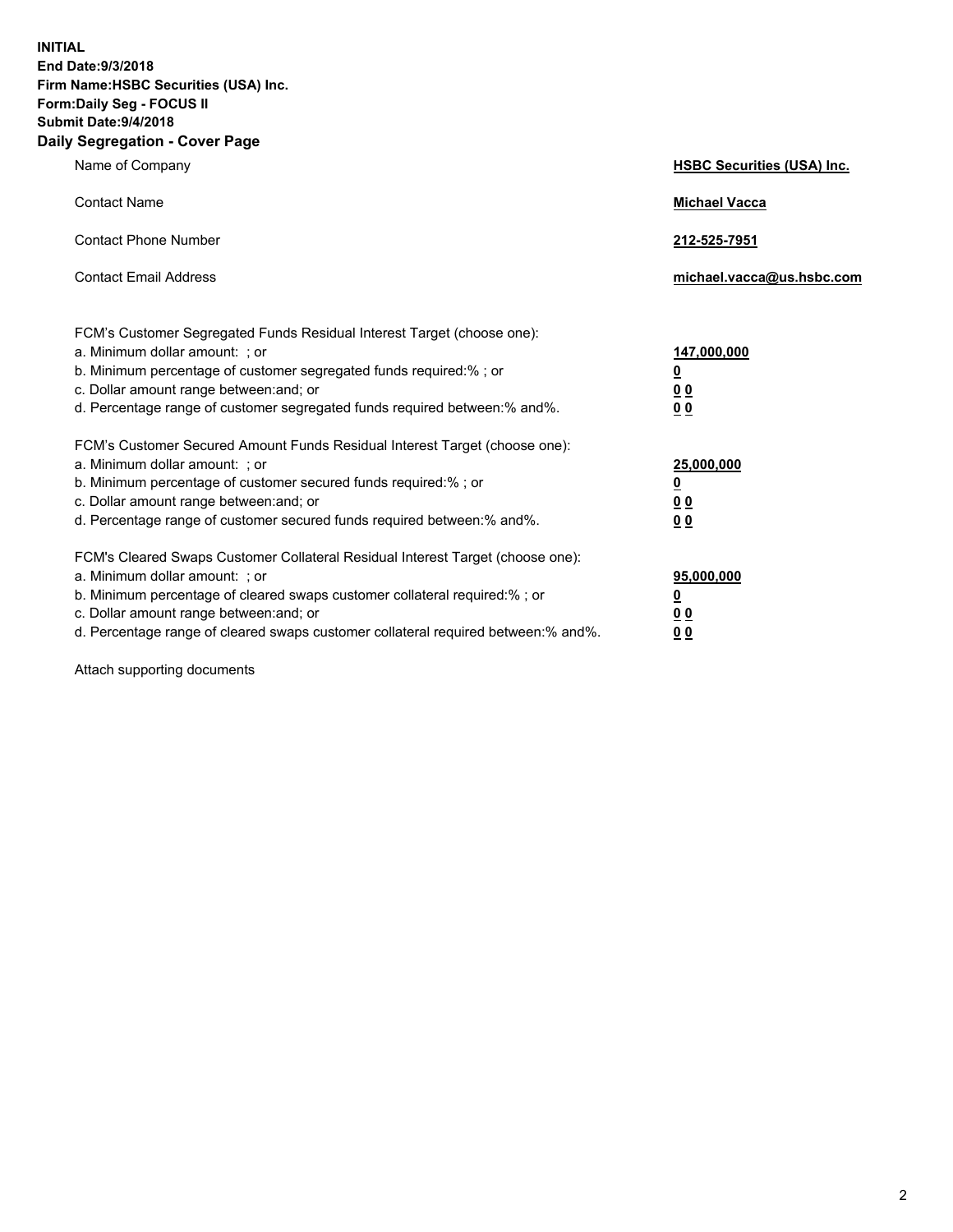**INITIAL End Date:9/3/2018 Firm Name:HSBC Securities (USA) Inc. Form:Daily Seg - FOCUS II Submit Date:9/4/2018 Daily Segregation - Secured Amounts** Foreign Futures and Foreign Options Secured Amounts Amount required to be set aside pursuant to law, rule or regulation of a foreign government or a rule of a self-regulatory organization authorized thereunder **0** [7305] 1. Net ledger balance - Foreign Futures and Foreign Option Trading - All Customers A. Cash **122,059,578** [7315] B. Securities (at market) **86,826,828** [7317] 2. Net unrealized profit (loss) in open futures contracts traded on a foreign board of trade **-4,673,164** [7325] 3. Exchange traded options a. Market value of open option contracts purchased on a foreign board of trade **0** [7335] b. Market value of open contracts granted (sold) on a foreign board of trade **0** [7337] 4. Net equity (deficit) (add lines 1. 2. and 3.) **204,213,242** [7345] 5. Account liquidating to a deficit and account with a debit balances - gross amount **669,243** [7351] Less: amount offset by customer owned securities **-667,522** [7352] **1,721** [7354] 6. Amount required to be set aside as the secured amount - Net Liquidating Equity Method (add lines 4 and 5) **204,214,963** [7355] 7. Greater of amount required to be set aside pursuant to foreign jurisdiction (above) or line 6. **204,214,963** [7360] FUNDS DEPOSITED IN SEPARATE REGULATION 30.7 ACCOUNTS 1. Cash in banks A. Banks located in the United States **107,062,793** [7500] B. Other banks qualified under Regulation 30.7 **0** [7520] **107,062,793** [7530] 2. Securities A. In safekeeping with banks located in the United States **22,456,036** [7540] B. In safekeeping with other banks qualified under Regulation 30.7 **0** [7560] **22,456,036** [7570] 3. Equities with registered futures commission merchants A. Cash **0** [7580] B. Securities **0** [7590] C. Unrealized gain (loss) on open futures contracts **0** [7600] D. Value of long option contracts **0** [7610] E. Value of short option contracts **0** [7615] **0** [7620] 4. Amounts held by clearing organizations of foreign boards of trade A. Cash **0** [7640] B. Securities **0** [7650] C. Amount due to (from) clearing organization - daily variation **0** [7660] D. Value of long option contracts **0** [7670] E. Value of short option contracts **0** [7675] **0** [7680] 5. Amounts held by members of foreign boards of trade A. Cash **50,535,536** [7700] B. Securities **64,370,792** [7710] C. Unrealized gain (loss) on open futures contracts **-4,673,164** [7720] D. Value of long option contracts **0** [7730] E. Value of short option contracts **0** [7735] **110,233,164** [7740] 6. Amounts with other depositories designated by a foreign board of trade **0** [7760] 7. Segregated funds on hand **0** [7765] 8. Total funds in separate section 30.7 accounts **239,751,993** [7770] 9. Excess (deficiency) Set Aside for Secured Amount (subtract line 7 Secured Statement Page 1 from Line 8) **35,537,030** [7380] 10. Management Target Amount for Excess funds in separate section 30.7 accounts **25,000,000** [7780] 11. Excess (deficiency) funds in separate 30.7 accounts over (under) Management Target **10,537,030** [7785]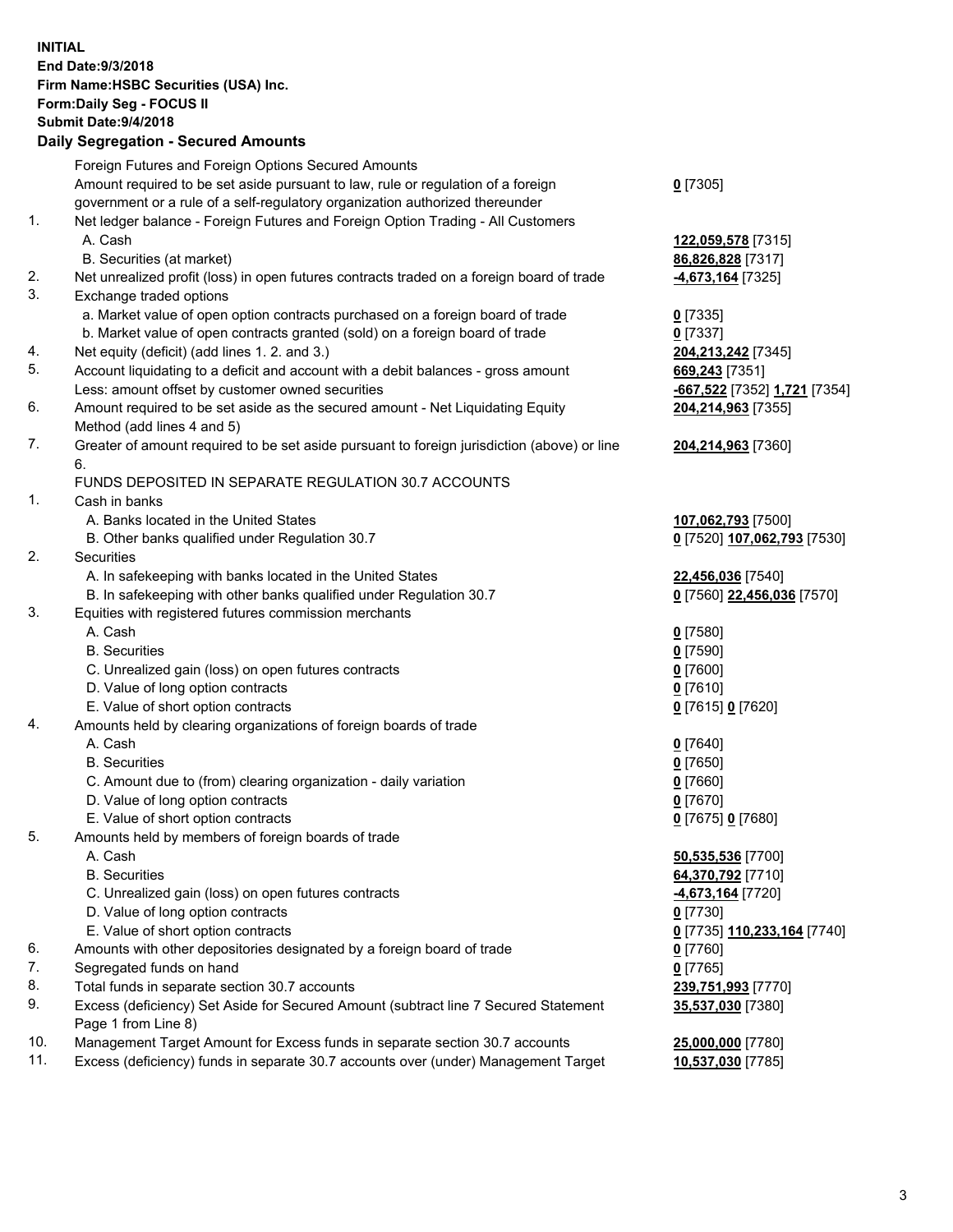|     | <b>INITIAL</b><br>End Date: 9/3/2018<br>Firm Name: HSBC Securities (USA) Inc.<br><b>Form:Daily Seg - FOCUS II</b><br><b>Submit Date: 9/4/2018</b><br>Daily Segregation - Segregation Statement |                                              |
|-----|------------------------------------------------------------------------------------------------------------------------------------------------------------------------------------------------|----------------------------------------------|
|     |                                                                                                                                                                                                |                                              |
| 1.  | SEGREGATION REQUIREMENTS(Section 4d(2) of the CEAct)                                                                                                                                           |                                              |
|     | Net ledger balance<br>A. Cash                                                                                                                                                                  |                                              |
|     |                                                                                                                                                                                                | 146,097,448 [7010]                           |
| 2.  | B. Securities (at market)                                                                                                                                                                      | 1,625,263,331 [7020]                         |
| 3.  | Net unrealized profit (loss) in open futures contracts traded on a contract market                                                                                                             | 222,111,643 [7030]                           |
|     | Exchange traded options                                                                                                                                                                        |                                              |
|     | A. Add market value of open option contracts purchased on a contract market<br>B. Deduct market value of open option contracts granted (sold) on a contract market                             | <b>382,131,565</b> [7032]                    |
| 4.  | Net equity (deficit) (add lines 1, 2 and 3)                                                                                                                                                    | <u>-189,378,387</u> [7033]                   |
| 5.  | Accounts liquidating to a deficit and accounts with                                                                                                                                            | 2,186,225,600 [7040]                         |
|     | debit balances - gross amount                                                                                                                                                                  | 792,316 [7045]                               |
|     | Less: amount offset by customer securities                                                                                                                                                     | <mark>-792,316</mark> [7047] <u>0</u> [7050] |
| 6.  | Amount required to be segregated (add lines 4 and 5)                                                                                                                                           | 2,186,225,600 [7060]                         |
|     | FUNDS IN SEGREGATED ACCOUNTS                                                                                                                                                                   |                                              |
| 7.  | Deposited in segregated funds bank accounts                                                                                                                                                    |                                              |
|     | A. Cash                                                                                                                                                                                        | <b>32,941,111</b> [7070]                     |
|     | B. Securities representing investments of customers' funds (at market)                                                                                                                         | $0$ [7080]                                   |
|     | C. Securities held for particular customers or option customers in lieu of cash (at                                                                                                            | 367,915,895 [7090]                           |
|     | market)                                                                                                                                                                                        |                                              |
| 8.  | Margins on deposit with derivatives clearing organizations of contract markets                                                                                                                 |                                              |
|     | A. Cash                                                                                                                                                                                        | 293,848,402 [7100]                           |
|     | B. Securities representing investments of customers' funds (at market)                                                                                                                         | <u>176,167,413</u> [7110]                    |
|     | C. Securities held for particular customers or option customers in lieu of cash (at                                                                                                            | <u>1,164,799,856</u> [7120]                  |
|     | market)                                                                                                                                                                                        |                                              |
| 9.  | Net settlement from (to) derivatives clearing organizations of contract markets                                                                                                                | 13,627,377 [7130]                            |
| 10. | Exchange traded options                                                                                                                                                                        |                                              |
|     | A. Value of open long option contracts                                                                                                                                                         | 382,131,565 [7132]                           |
|     | B. Value of open short option contracts                                                                                                                                                        | -189,378,387 [7133]                          |
| 11. | Net equities with other FCMs                                                                                                                                                                   |                                              |
|     | A. Net liquidating equity                                                                                                                                                                      | 10,295,190 [7140]                            |
|     | B. Securities representing investments of customers' funds (at market)                                                                                                                         | $0$ [7160]                                   |
|     | C. Securities held for particular customers or option customers in lieu of cash (at                                                                                                            | $0$ [7170]                                   |
|     | market)                                                                                                                                                                                        |                                              |
| 12. | Segregated funds on hand                                                                                                                                                                       | 92,547,580 [7150]                            |
| 13. | Total amount in segregation (add lines 7 through 12)                                                                                                                                           | 2,344,896,002 [7180]                         |
| 14. | Excess (deficiency) funds in segregation (subtract line 6 from line 13)                                                                                                                        | 158,670,402 [7190]                           |
| 15. | Management Target Amount for Excess funds in segregation                                                                                                                                       | 147,000,000 [7194]                           |

16. Excess (deficiency) funds in segregation over (under) Management Target Amount Excess

**11,670,402** [7198]